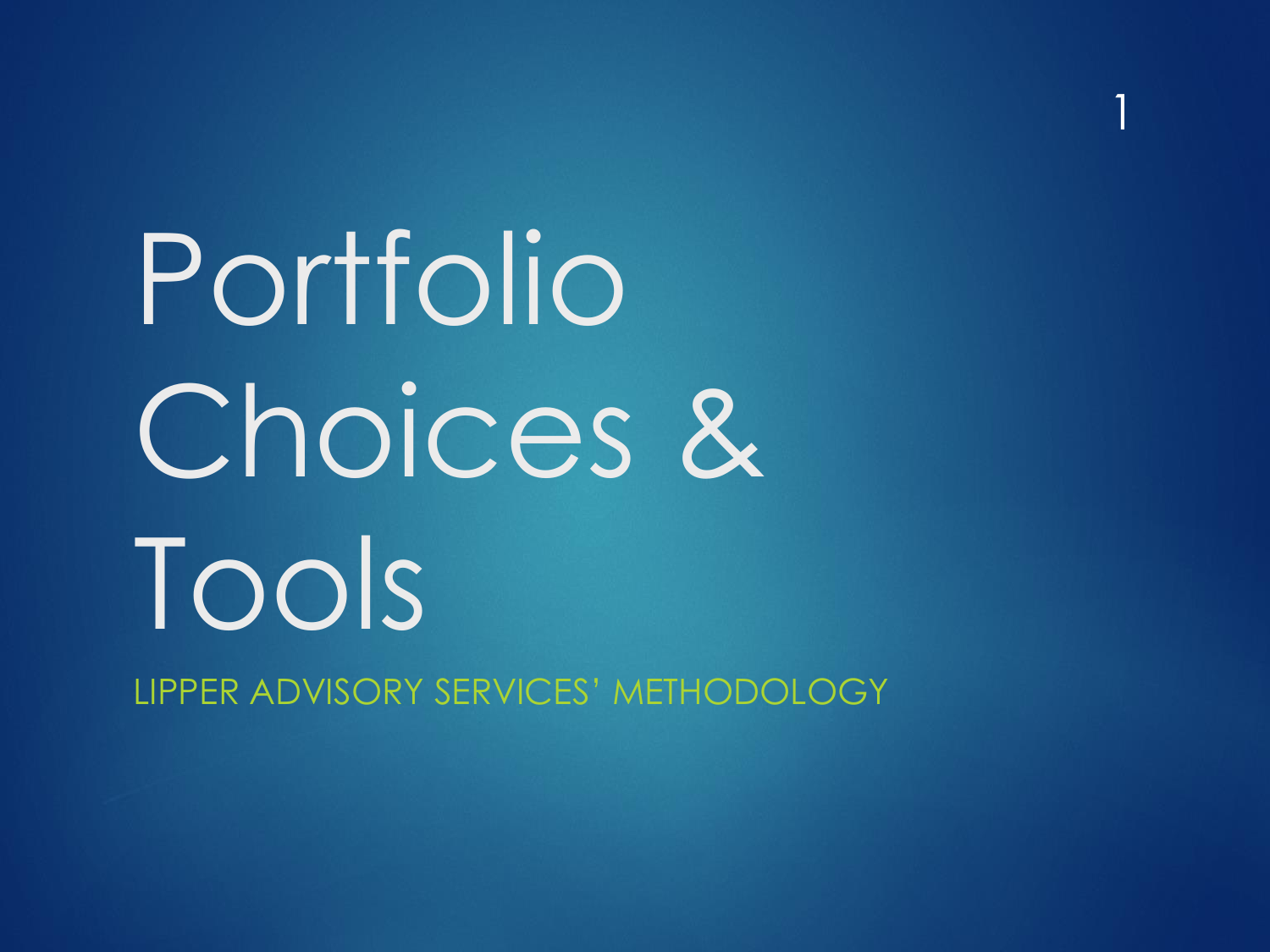2

The single most important and often overlooked investment decision point is:

**Judgement Time**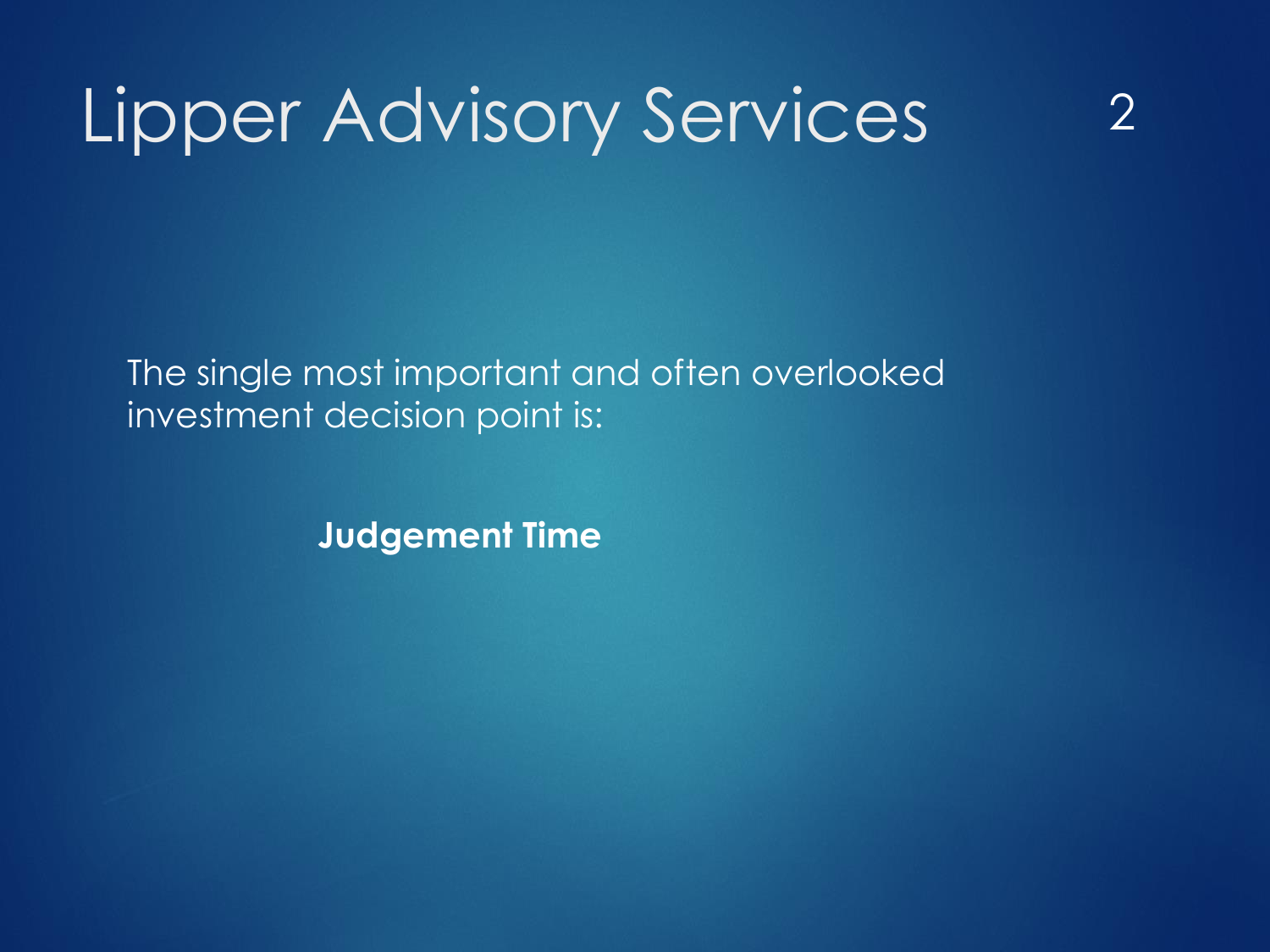3

Needs not addressed by most Investment Policy Statements:

- Segregating beneficiaries
- **Defining required time periods for capital**
- **Inderstanding that many pools of investment** capital have immortality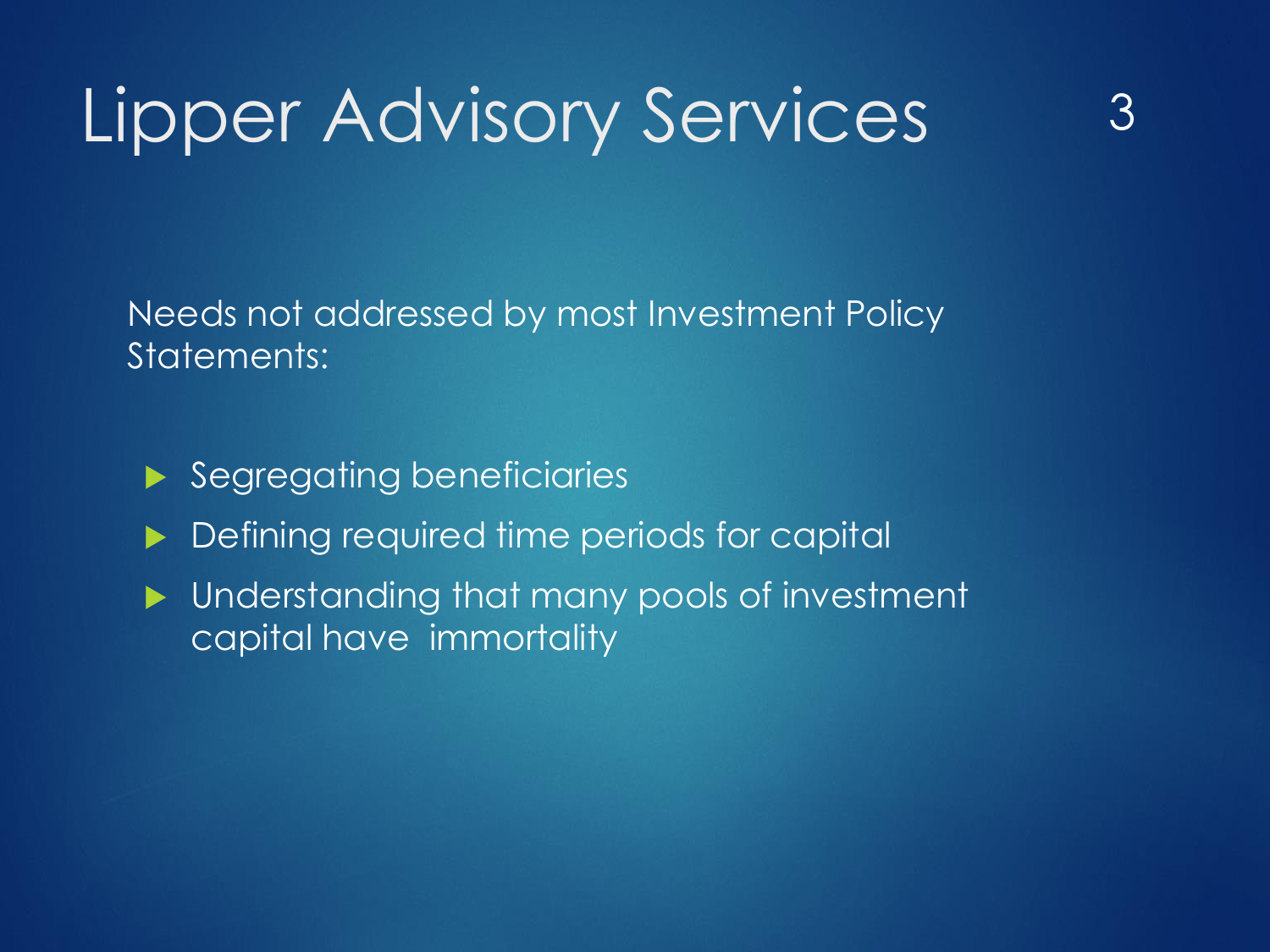Many pools of capital could benefit from:

**Creating sub-portfolio buckets based on Discreet Time Spans**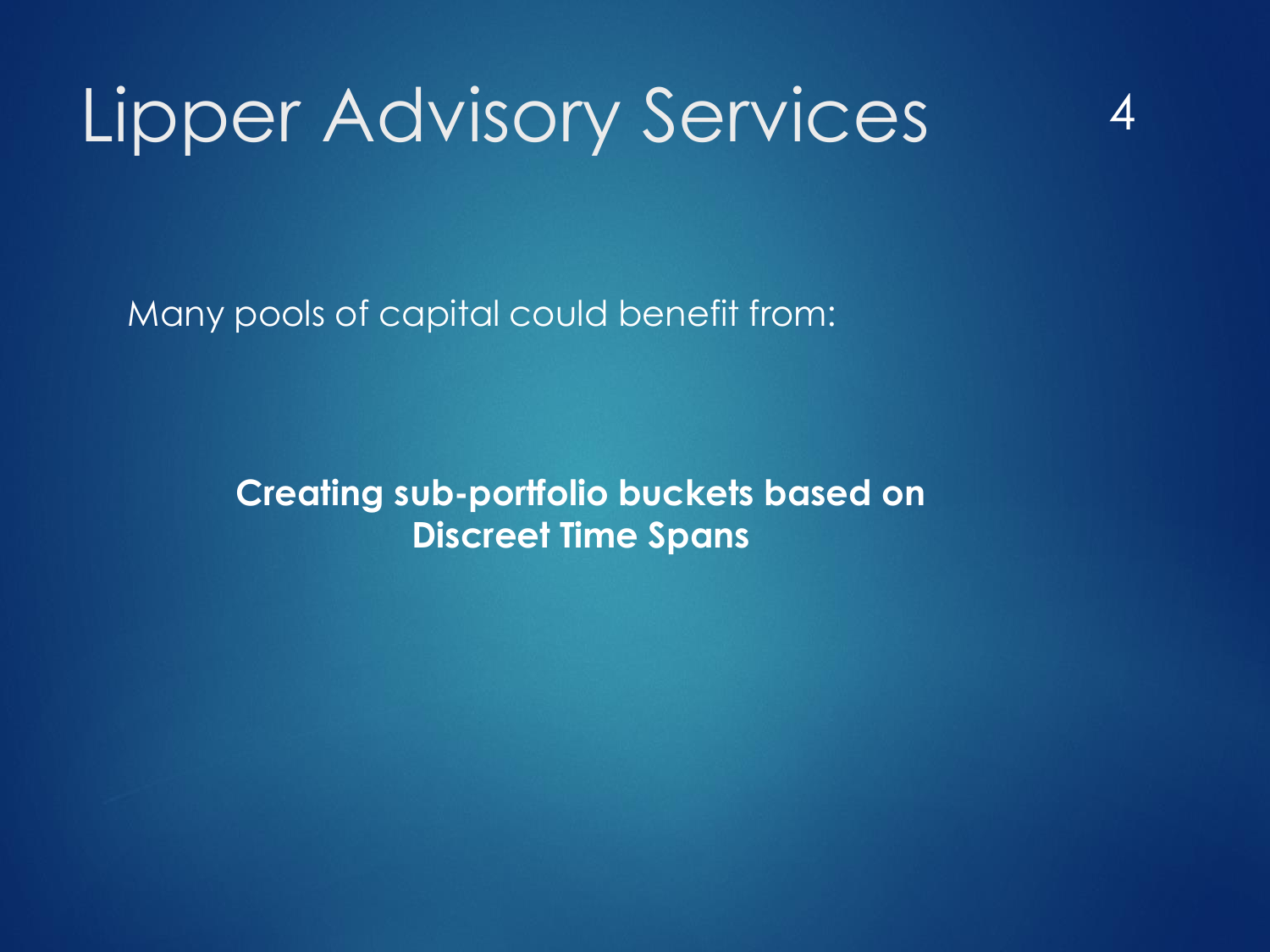**TIMESPAN L Portfolios® may be the answer**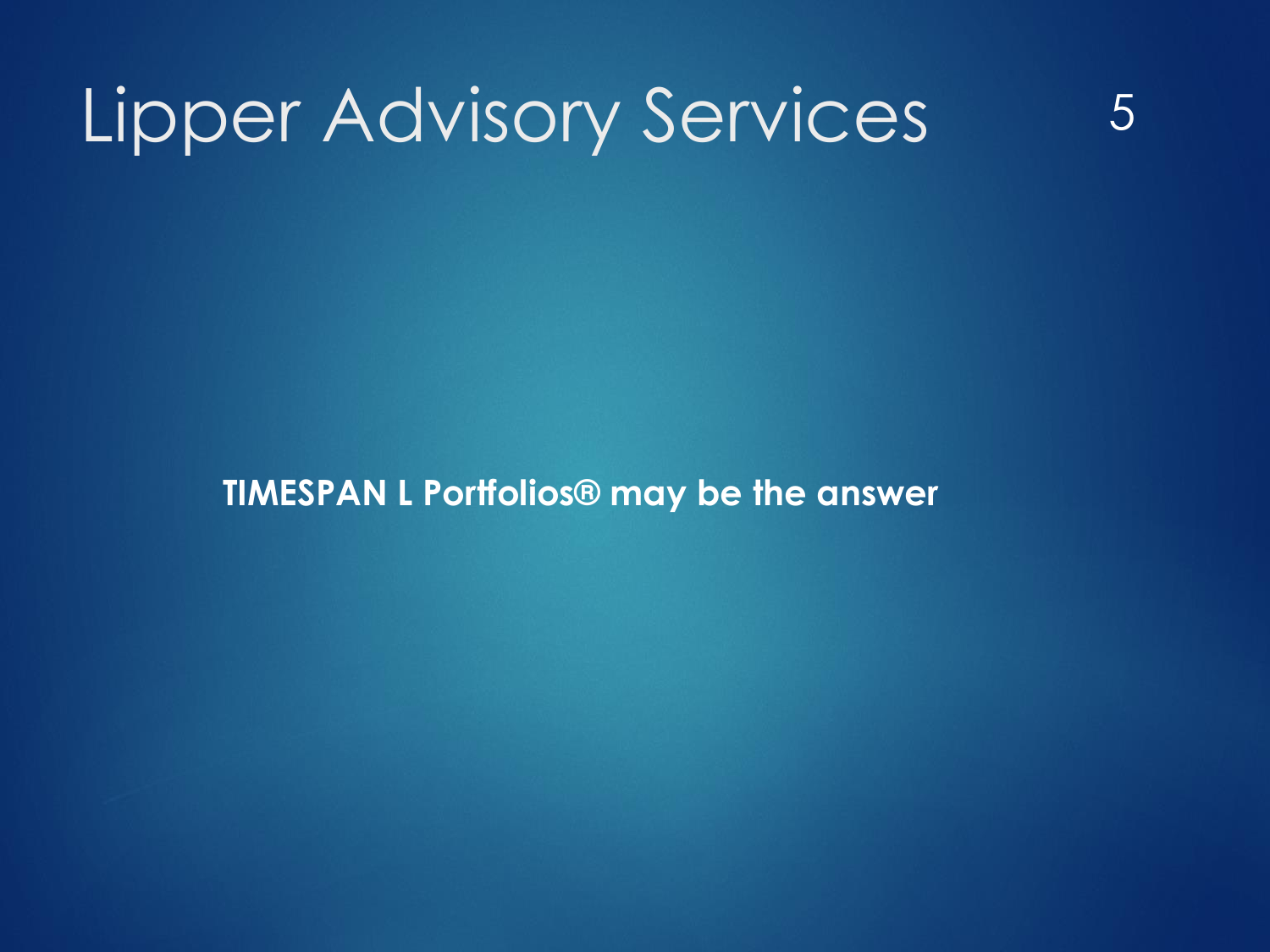A copyrighted concept that divides a portfolio into sub portfolios based on agreed time spans

6

Each sub portfolio holds multiple investments with different characteristics

▶ Capital owner and investment advisor collaborate to make investment choices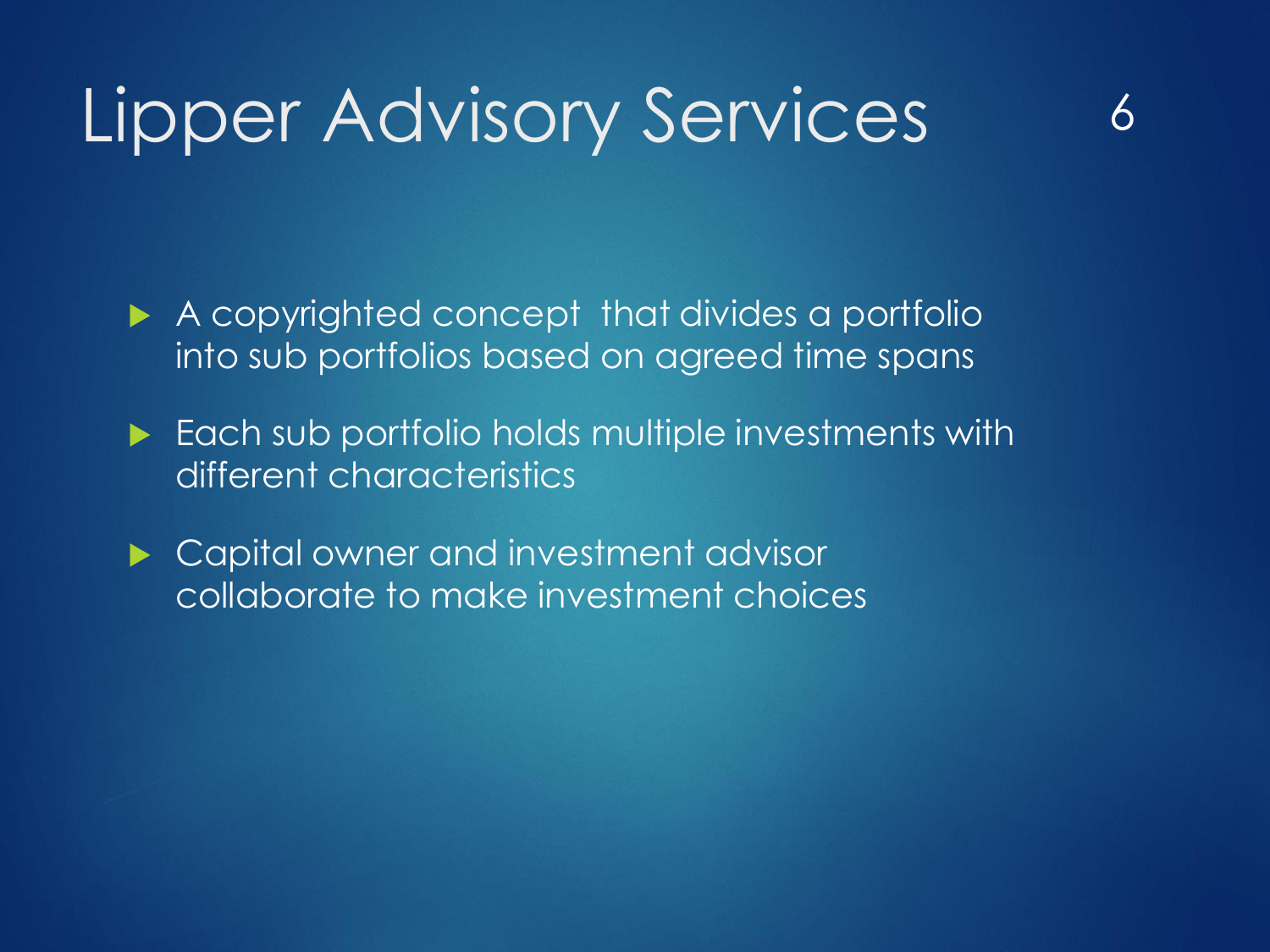# Investment Policy Decisions

- **Market Sensitivities vs. measures**
- Risk Management & tolerance for volatility
- Mixing and selection skills
- **Investment vehicles: separate accounts, privately** equity, venture capital, "real assets", and mutual funds

7

#### Custodian

- Frequency of reporting
- $\blacktriangleright$  Level of decision making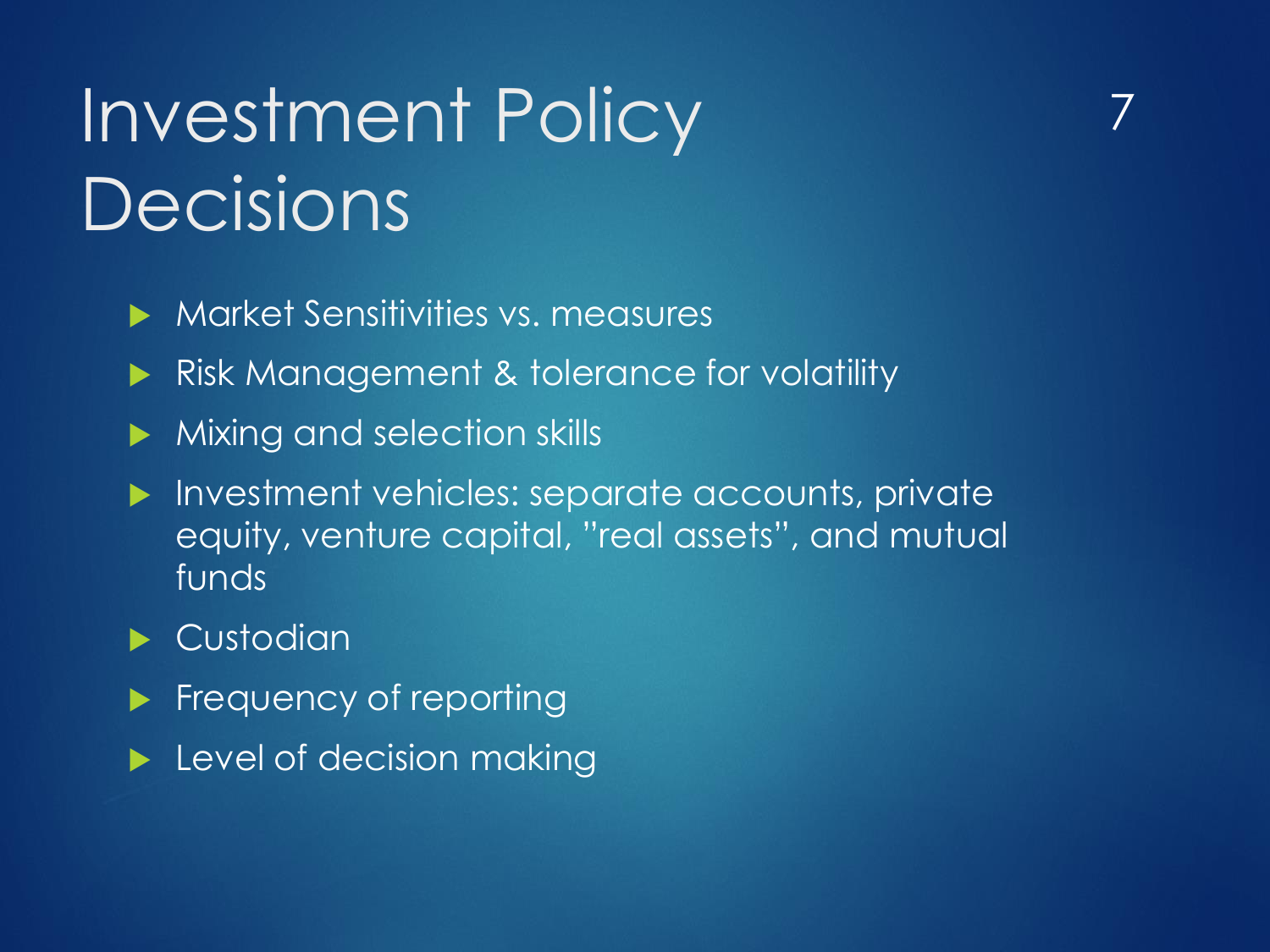### Why Mutual Funds?

Highest regulation

- **Daily valuations and liquidity**
- Financial media and academic scrutiny
- Access to over 300,000 funds around the world, through a Lipper Advisory Services relationship with Lipper Inc, owned by ThomsonReuters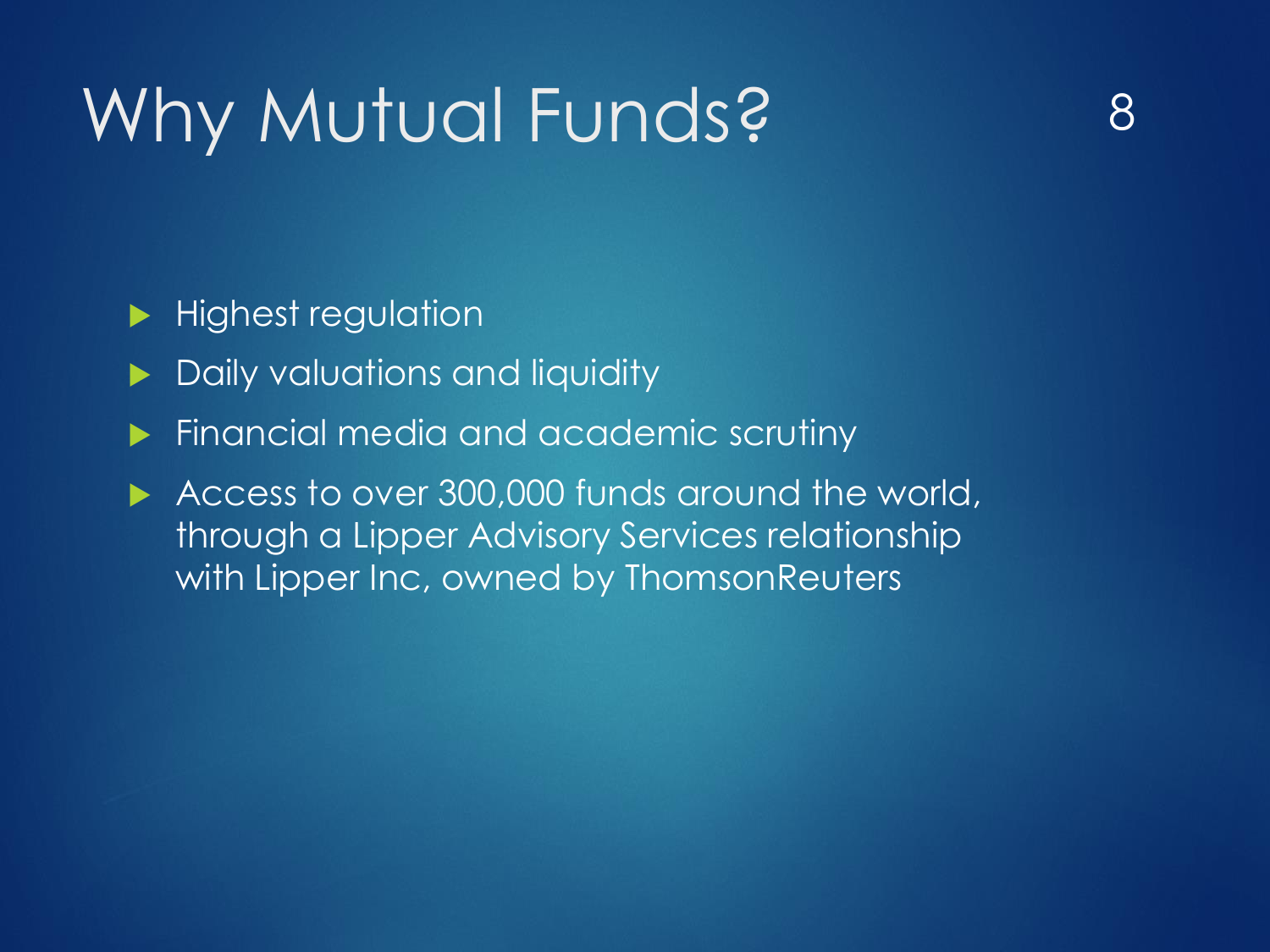#### TIMESPANS

 $\blacktriangleright$  Each client defines the duration of the timespan sub portfolios.

▶ We find the following four portfolios are often the most useful.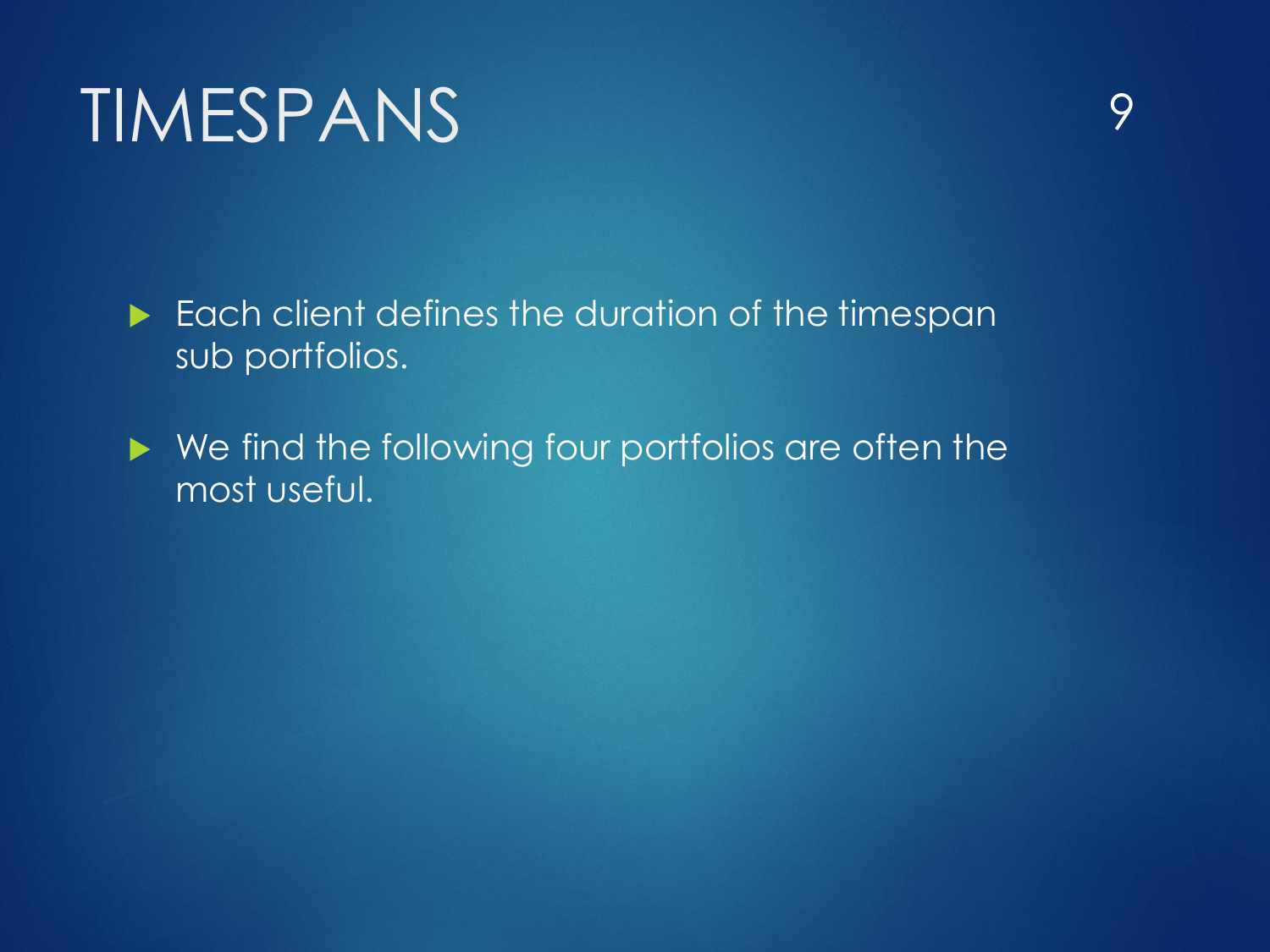#### **Operational Portfolio**

- To accommodate near-term funding requirements and expected to liquidate through payments in a reasonable number of years.
- Generally invested in the highest quality short duration investments, with substantial liquidity.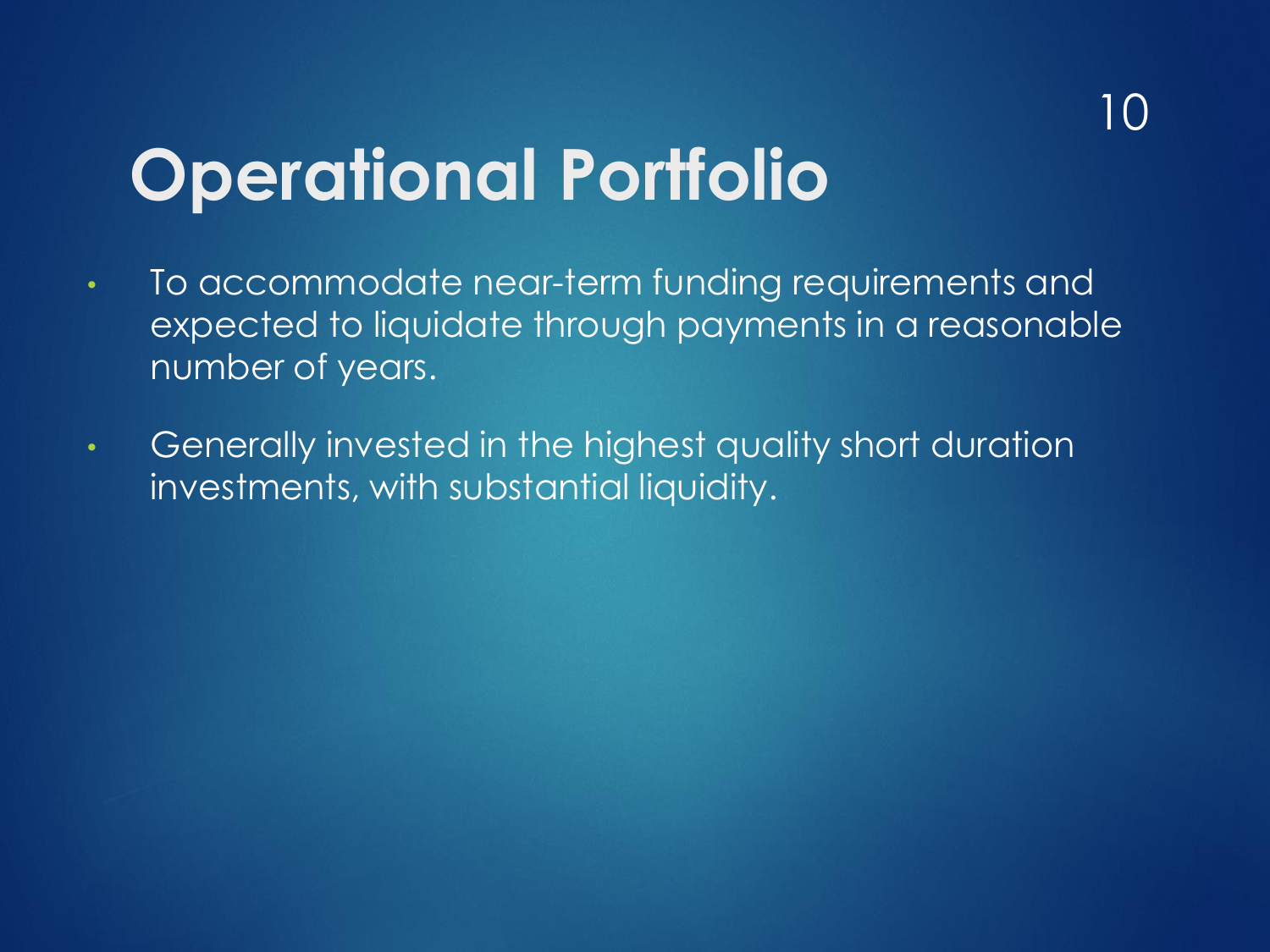#### **Replenishment Portfolio**

11

Designed to replace the spent grants of the Operational Portfolio.

Assumes at least one down year before it is exhausted.

**Inder certain circumstances an attempt may be** made to avoid substantially declining prices late in its duration.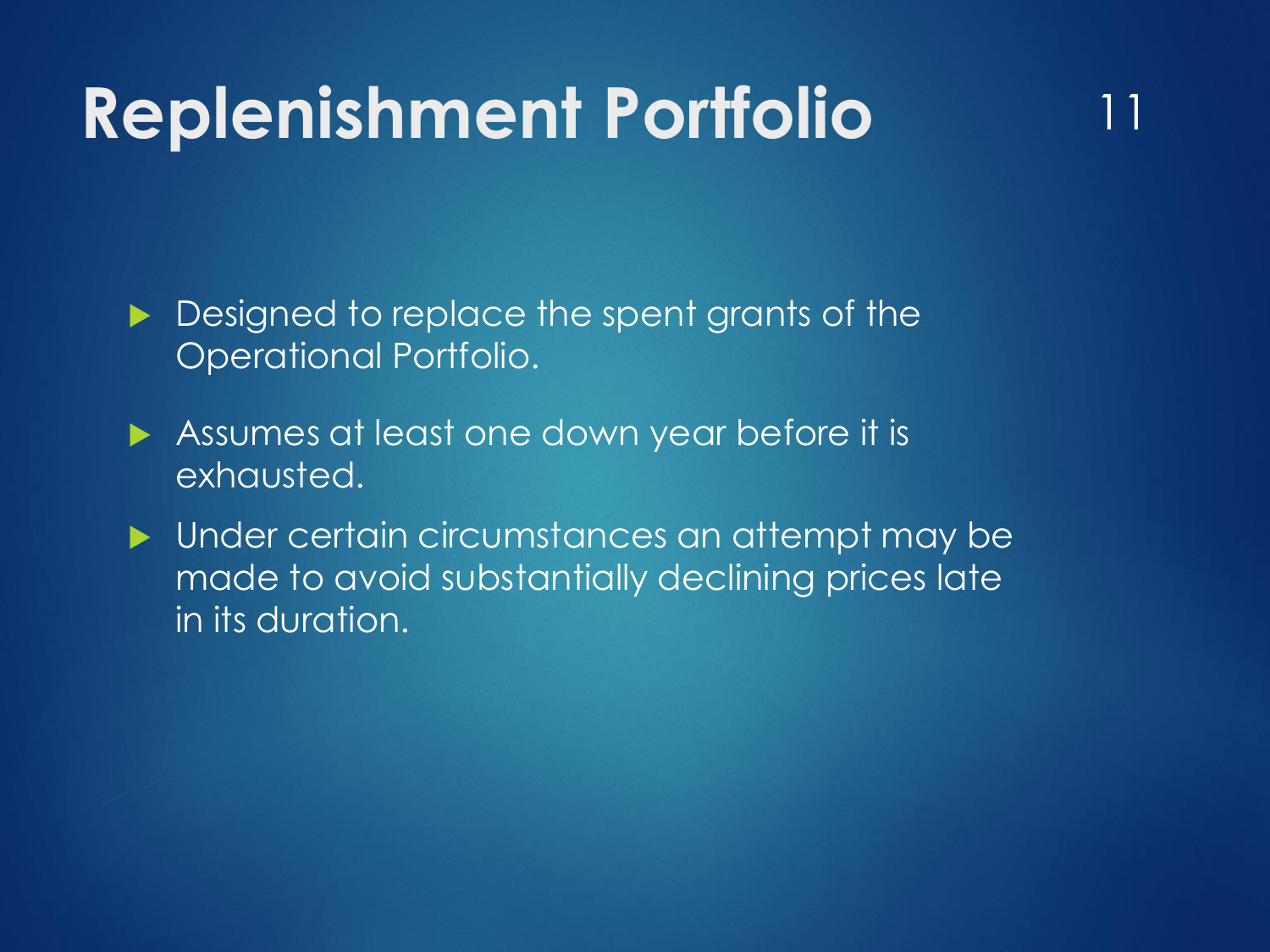#### **Endowment Portfolio**

12

A long-term portfolio that should have a timespan equaling the average age of senior management or investment committee, whichever is younger.

 $\blacktriangleright$  This portfolio will be fully invested, permitting individual managers to administer their responsibilities.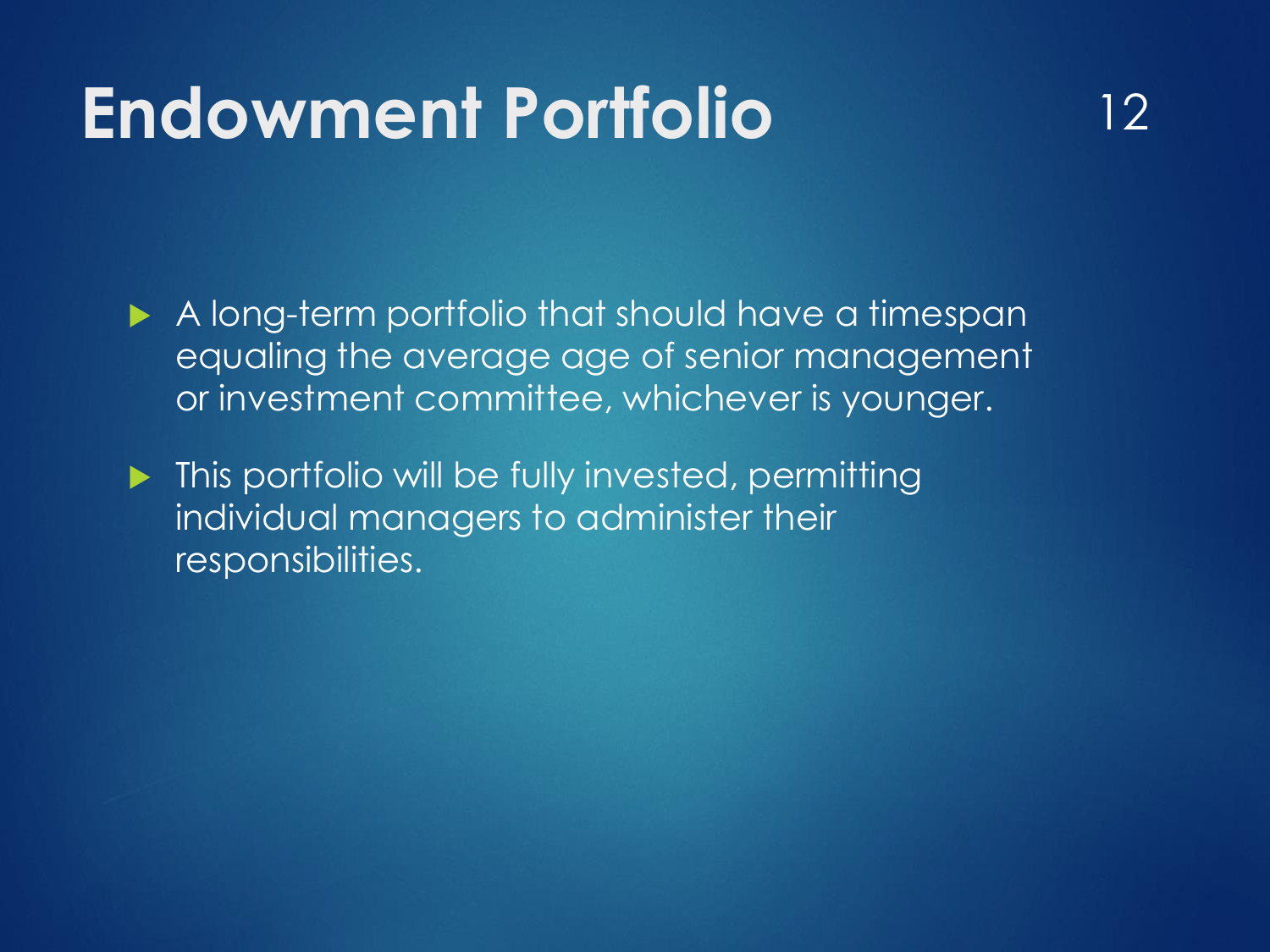# **Endowment Portfolio (continued)**

- Majority of the portfolio should be invested in anticipation of a changing world.
- Should be oriented toward the growth of earnings power, often found in companies disruptive to the established order.

13

May be more volatile than the other shorter-term portfolios, due to the uncertainty of success in new and innovative products.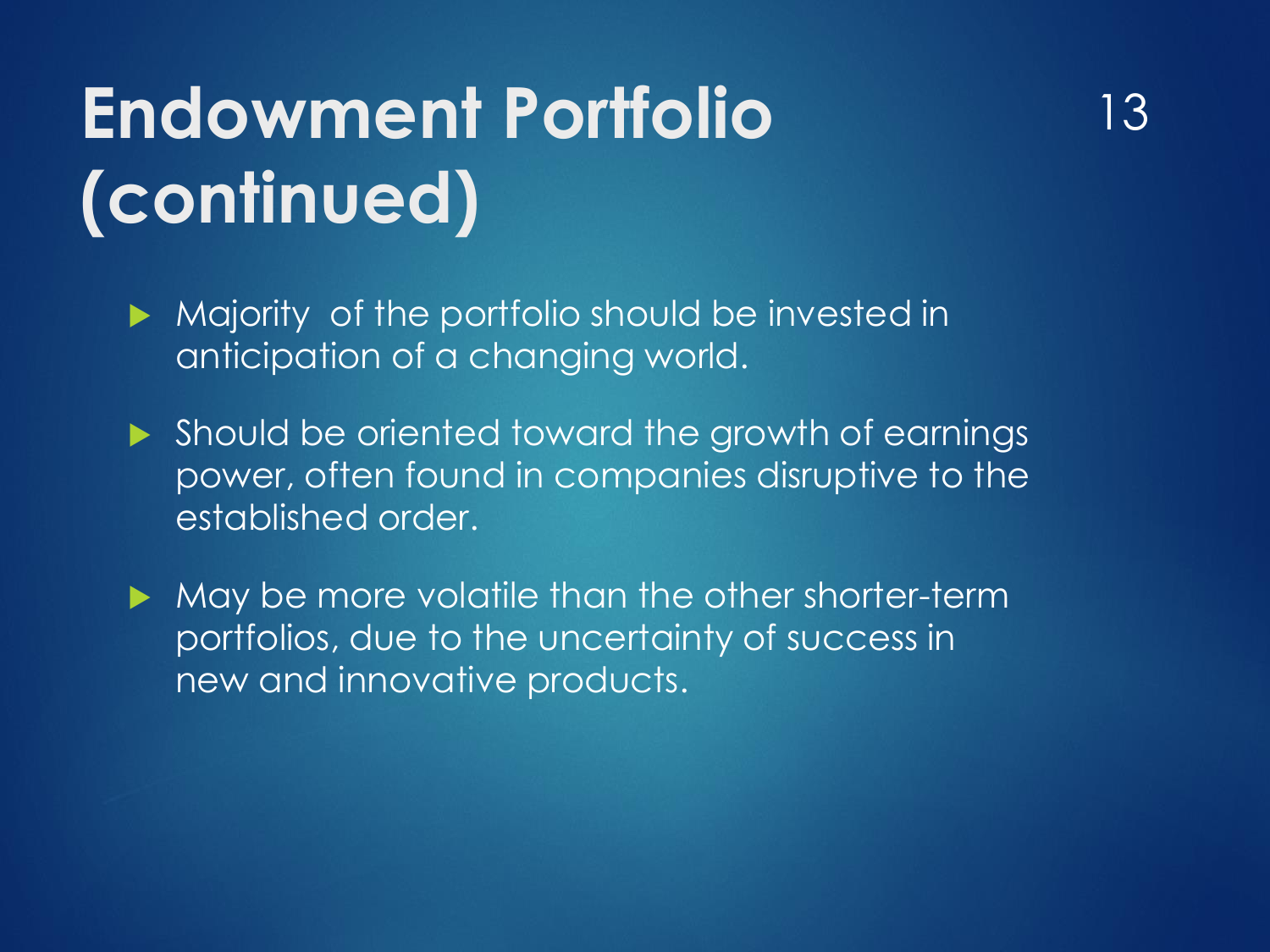#### **Legacy Portfolio**

- Addresses the need to provide capital for future grantees.
- **Investments should be based on the belief that** some companies will be providing critical products and services for new eras.
- $\blacktriangleright$  Initially, this will likely be the smallest of the portfolios.